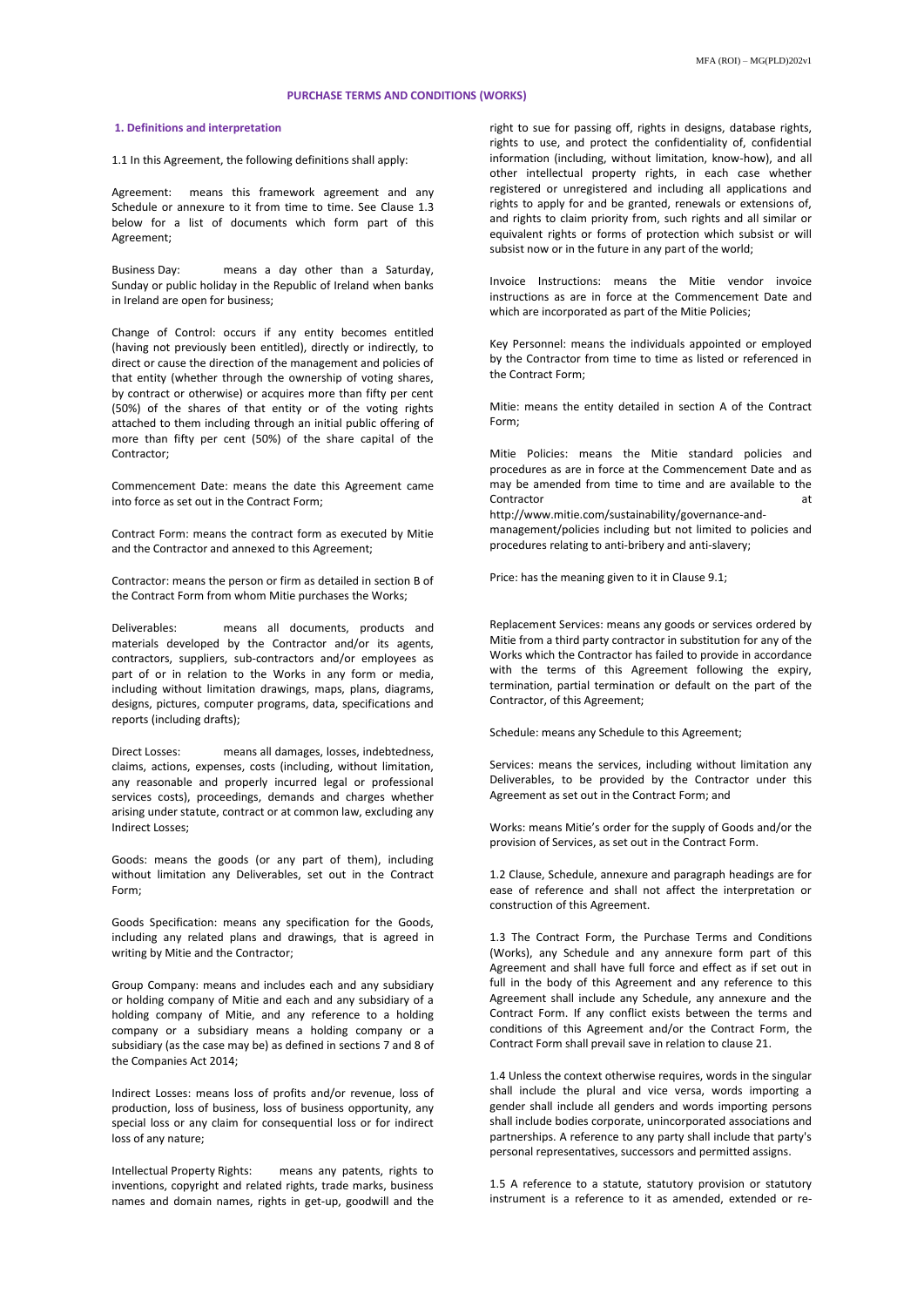1.6 Any words following the terms including, include, in particular, for example or any similar expression shall be construed as illustrative and shall not limit the sense of the words, description, definition, phrase or term preceding those terms.

1.7 The words in this Agreement shall bear their natural meaning. The parties have had the opportunity to take legal advice on the terms of this Agreement and no term shall, therefore, be construed contra proferentem.

# 2. **Introduction and scope**

2.1 This Agreement is made between Mitie and the Contractor under which Mitie agrees to purchase the Works from the Contractor and the Contractor agrees to provide the Works in accordance with the terms and conditions of this Agreement as may be amended from time to time. No variation to these terms and conditions will form part of this Agreement unless made and accepted by Mitie in writing.

2.2 These terms and conditions will apply to the exclusion of any other terms or conditions contained in any other document and/or other communication (whether received prior to or subsequent to the issue of this Agreement) or which are implied by trade, custom, practice or course of dealing used by the Contractor. The provision of any order confirmation and/or acknowledgement and/or the provision of the Works shall constitute acceptance of the terms and conditions of this Agreement.

2.3 The benefit (subject to the burden) of an order placed by way of a Contract Form may be taken by any Group Company and these terms and conditions may be enforced by any of them, in each case either as principal or as the duly authorised agent for any of the other Group Companies. This is done to assist the effective processing and administration of each Contract Form and does not in any way affect the Contractor's rights.

2.4 The terms and conditions of this Agreement shall apply to the supply of both Goods and Services in so far as they are applicable to the provision of such services.

### 3**. Works**

3.1 The Works shall be provided in the quantities, by the times and at the locations set out in the Contract Form or otherwise agreed with Mitie in writing and Mitie shall not be obliged to accept any incomplete delivery or any Work in excess of the amounts ordered.

3.2 The Contractor shall be the non-exclusive supplier of the Works to Mitie for the term of the Agreement. The Contractor acknowledges that Mitie makes no guarantee or representation as to any minimum value or volume of the Works required during the term of the Agreement.

3.3 Unless specifically provided for in the Contract Form, the Contractor shall ensure that the Works are fully compatible with Mitie's equipment and/or property.

3.4 The Contractor acknowledges that Mitie relies on the skill and judgment of the Contractor in the supply of the Works and the performance of its obligations under the Agreement.

3.5 The Contractor shall not depart from the Agreement unless the Contractor has obtained Mitie's written approval to do so. The Contractor shall make any reasonable amendments to the Works required by Mitie and, unless agreed in writing by Mitie, any such amendments shall not increase the Price. If Mitie requires an amendment to the Agreement that would result in a reduction in the Price, the Contractor shall notify Mitie of the resulting reduction in the Price and shall pass on the monetary value of any such sum, amount or any other benefit received directly to Mitie by way of a cost reduction under the Agreement or a cash payment to Mitie. The parties agree that Mitie may request from the Contractor written evidence assessing the reduction in the Price resulting from the amendment and/or showing how the reduction in the Price was calculated and that it was calculated on a fair and reasonable basis.

3.6 Where the Contractor is to provide formal progress reports to Mitie under the Agreement, the Contractor shall provide such reports at the times and in such form as may be specified by or as otherwise requested by Mitie. The submission and acceptance of progress reports shall not prejudice the rights of Mitie under any other provision of the Agreement.

3.7 The Contractor shall be deemed to have satisfied itself as regards the nature and extent of the Works, including but not limited to the time necessary to complete the Works, access to the location(s) where the Works are to be provided or performed, and the personnel and equipment necessary to provide or perform the Works.

3.8 The Contractor shall at all times in its performance of the Works, act in accordance with any relevant specification, law or regulatory requirement and shall supply, where relevant and appropriate, a certificate of conformance with any relevant specification confirming conformance with all appropriate regulatory approvals and health and safety requirements.

3.9 The Contractor shall at all times in its performance of the Works have regard to the good reputation of Mitie and in performing the Works shall not damage Mitie's reputation, goodwill and/or custom.

# **4. Provision of the Goods**

4.1 The Contractor shall ensure that the Goods shall:

a. correspond with their description and any applicable Goods Specification set out in the Contract Form;

b. be of satisfactory quality (within the meaning of the Sale of Goods Act 1979) and fit for any purpose held out by the Contractor or made known to the Contractor by Mitie, expressly or by implication, and in this respect Mitie relies on the Contractor's skill and judgment;

c. where applicable, be free from defects in design, materials and workmanship and remain so for twelve (12) months after delivery; and

d. comply with all applicable statutory and regulatory requirements relating to the manufacture, labelling, packaging, storage, handling and delivery of the Goods.

4.2 Unless otherwise stated in the Contract Form, where the Goods are to be delivered by the Contractor, the point of delivery shall be when the Goods are removed from the Contractor's transporting vehicle:

a. on the date specified in the Contract Form or, if no such date is specified, on the date agreed between Mitie and the Contractor;

b. during Mitie's normal hours of business on a Business Day, or as otherwise instructed in writing by Mitie;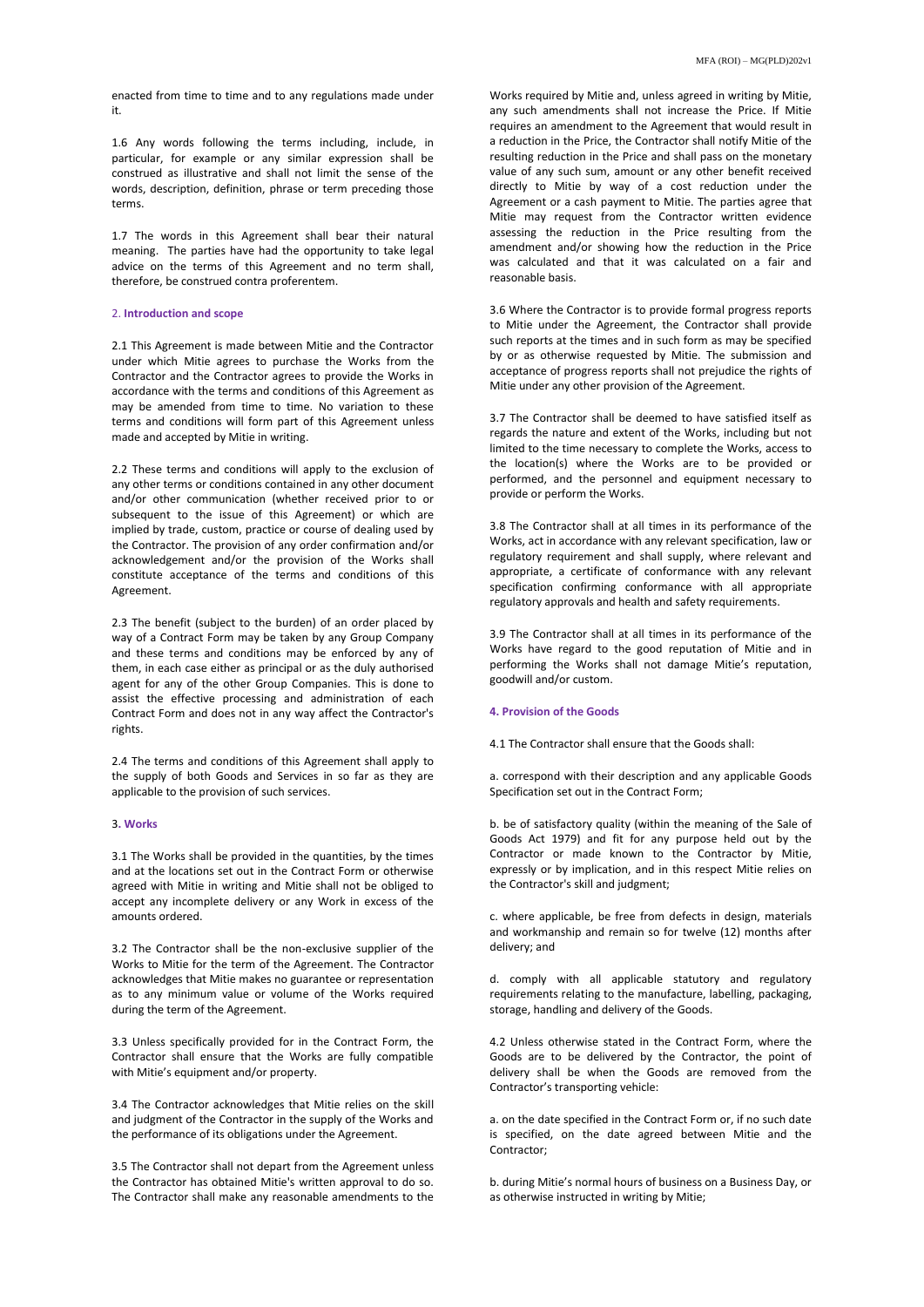c. at the location specified in the Contract Form or such other location as instructed in writing by Mitie before delivery,

and the Contractor shall offload the Goods as directed by Mitie.

4.3 Where the Goods are to be collected by Mitie, the point of delivery shall be when the Goods are loaded onto Mitie's transporting vehicle.

4.4 Delivery will be deemed to be incomplete if the Contractor fails to provide Mitie with all the documentation or training necessary for the safe and proper operation or intended use of the Goods and Mitie shall have the right to inspect and test the Goods at any time before delivery.

4.5 The issue by Mitie of a receipt for the Goods shall not constitute any acknowledgment of the condition, quantity or nature of the Goods.

4.6 The Contractor must ensure all Goods are suitably packaged, marked in a proper manner and in accordance with any Mitie instructions, statutory requirements and any requirements of the carriers. Mitie shall not be obliged to return any packaging materials for any Goods whether or not they are accepted by Mitie.

4.7 If the Goods require the carrying out of tests, installation or training, delivery shall not be deemed to be complete until such tests have been passed, all Goods installed or training delivered to Mitie's unconditional satisfaction and the Contractor shall provide to Mitie upon request with copies of all test reports and all data discovered as a result of testing.

4.8 If Mitie installs any Goods supplied to it, the Contractor shall supply in advance of delivery a functional description of each part of the Goods, together with sufficient drawings and instructions to allow Mitie to install, operate and maintain the Goods including details of any special environmental controls required to ensure that the Works meet any relevant specification.

# **5. Provision of the Works**

5.1 In providing the Works, the Contractor shall:

a. co-operate with Mitie in all matters relating to the Works, and comply with all instructions of Mitie;

b. perform the Works with the best care, skill and diligence in accordance with best practice in the Contractor's industry, profession or trade;

c. use personnel who are suitably skilled and experienced to perform tasks assigned to them, and in sufficient number to ensure that the Contractor's obligations are fulfilled in accordance with this Agreement;

d. ensure that the Works and/or Deliverables will conform with all descriptions and specifications set out in the Contract Form, and that the Deliverables shall be fit for any purpose expressly or impliedly made known to the Contractor by Mitie;

e. provide all equipment, tools and vehicles and such other items as are required to provide the Works;

f. use the best quality goods, materials, standards and techniques, and ensure that the Deliverables, and all goods and materials supplied and used in the Works or transferred to Mitie, will be free from defects in workmanship, installation and design;

g. obtain and at all times maintain all necessary licences and consents, and comply with all applicable laws and regulations (including anti-bribery and anti-slavery laws and regulations); and

h. observe all health and safety rules and regulations and any other security requirements that apply at any of Mitie's premises.

5.2 The Contractor shall ensure that at all times it has and maintains all the licences, permissions, authorisations, consents and permits that it needs to carry out its obligations under the Agreement in respect of the Works.

5.3 Where the Contract Form specifies the time of performance or delivery of the Works, time for such performance or delivery shall be of the essence.

5.4 The Contractor shall notify Mitie if any delivery or performance is likely to be delayed beyond the date specified in the Contract Form or, if no such date is specified in the Contract Form, beyond the date which had been agreed between Mitie and the Contractor. If the Contract Form provides for the payment of liquidated damages for delays in performance or delivery then these shall apply. If not, then the provisions of Clause 5.5 shall apply.

5.5 Where Clause 5.3 applies and time is of the essence, failure by the Contractor to promptly notify Mitie of any likely delay shall entitle Mitie to terminate without liability all or any part of the order set out in the Contract Form. Mitie shall also be entitled to compensation for any Direct Losses resulting from such failure and/or delay. Save where Clause 5.3 applies, if any delay which is promptly notified to Mitie does or is likely to exceed ten (10) days, Mitie shall be entitled to terminate without liability on its part all or any part of the order set out in the Contract Form and/or (unless the delay is due to Force Majeure (as set out in Clause 25 below)) to compensation for any resulting Direct Losses.

5.6 In addition to any other right Mitie may have under this Agreement or any other contract between it and the Contractor, Mitie shall be entitled to postpone the date of delivery or performance for whatever period it thinks fit upon giving notice in writing to the Contractor. The Contractor shall not make any additional charges for providing or performing the Works where Mitie exercises this right, unless the Contractor can demonstrate to the reasonable satisfaction of Mitie, providing a written statement and supporting evidence, that such additional charges are unavoidable due to the proposed postponement. In such circumstances Mitie shall be entitled to terminate the Agreement immediately without any liability whatsoever if it determines (at its sole discretion) that the increase in charges is not reasonable.

5.7 If the Works are delivered or performed in instalments, Mitie may treat the Agreement either as a single contract and not severable, or it may elect to terminate the whole of any unfulfilled part of the Agreement without any further liability to the Contractor.

5.8 The Contractor shall liaise with Mitie (and any third parties designated by Mitie) regularly and at such intervals as Mitie may request in connection with the Works. The Contractor shall provide Mitie's nominated representative(s) with access to observe performance of the Works at all key stages in their development.

5.9 If an inspection by Mitie at any time after delivery by the Contractor establishes that all or any part of the Works supplied does not comply with all the requirements of the Agreement, Mitie may (without limitation) reject the Works supplied, return it to the Contractor and require replacement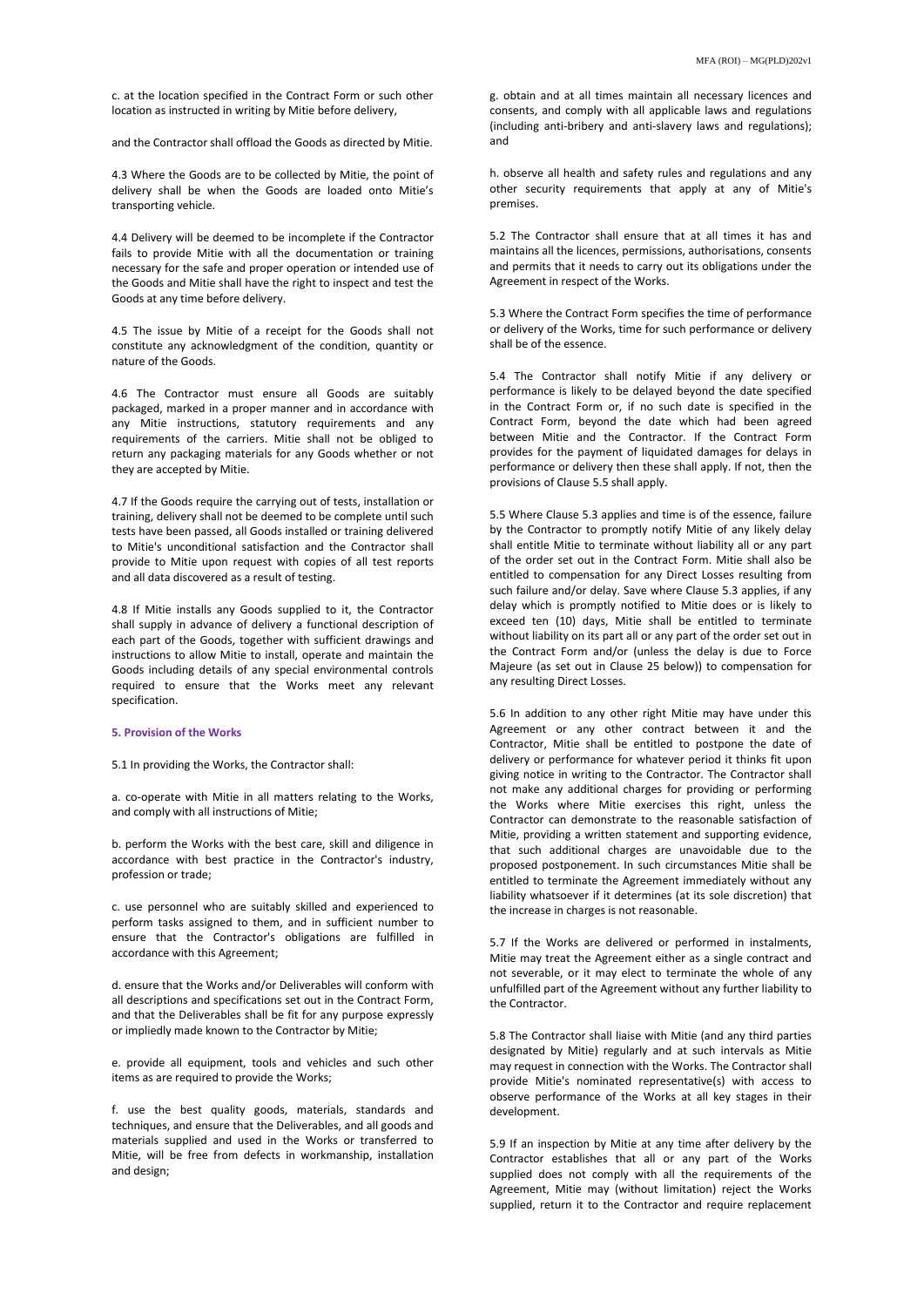or rectification, or require re-performance of the Works and in each case recover its losses, costs and expenses from the Contractor.

5.10 Where the Contractor attends site to carry out the Works and is unable to gain access to the service area or to successfully complete the Works due to access restrictions or the acts and/or omissions of authorised representatives of Mitie on site (a "Wasted Journey"), the Contractor undertakes and agrees to use its best endeavours to take all steps to contact an authorised representative of Mitie on site to gain access and/or resolve any on-site restrictions.

5.11 In the event of a Wasted Journey where the Contractor has been unable to successfully complete the Works, the Contractor shall only invoice Mitie for its reasonable charges incurred, which shall not exceed the Contractor's transport only charge.

5.12 The Contractor is not entitled to charge any Wasted Journey charge where the Contractor has attempted to attend a site outside of the service times agreed by Mitie in writing or where the Contractor is unable to demonstrate compliance with Clause 5.10. Where service times have not been specified by Mitie, the agreed service times shall be deemed to be 0900 to 1700 hours Monday to Friday (excluding public holidays).

5.13 The Contractor shall give Mitie not less than 30 days' written notice where it proposes to alter the scheduled service times agreed by Mitie or, where service times have not been specified, outside of the standard service times set out in Clause 5.12 above. Where the Contractor's revised service times will no longer satisfy the requirements of Mitie, Mitie reserves the right to terminate this Agreement in accordance with Clause 21.1.

5.14 Mitie shall be entitled to deduct from the Price or reclaim from the Contractor any reasonable costs associated with the procurement of any Replacement Services or any costs associated with the Works which the Contractor has failed to provide in accordance with the terms of this Agreement. These costs will include, without limitation, any premium paid and/or transportation or delivery charges required to achieve the timeframe originally specified for the provision of the Works in this Agreement.**6. Hazardous goods**

6.1 If any Works to be provided or performed under the Agreement involve the use of any hazardous substances or requires any special precautions to be taken to ensure safety in handling, transport, storage or use, the Contractor shall prior to delivery furnish Mitie with written details of the nature of those substances and the precautions to be taken and shall ensure that before despatch appropriate instructions and warnings are clearly and prominently marked or securely attached to any containers into which they are packed.

6.2 In particular (but without limitation) the Contractor shall provide to Mitie in writing all such data, instructions and warnings as are required to comply with applicable legislation, including without limitation, relating to health and safety and shall indemnify Mitie against any and all liabilities, claims and expenses which may arise as a result of the Contractor's failure to do so.

# **7. Remedies**

7.1 If the Contractor fails to complete the delivery or performance of any Works in accordance with this Agreement, for any reason other than Force Majeure, without prejudice to any other right and remedies it may have, Mitie shall be entitled to:

a. reject the Works (in whole or in part) whether or not title has passed and to return them to the Contractor at the Contractor's own risk and expense;

b. require the Contractor to remedy such defect at its own cost within seven (7) days including without limitation to repair or replace any rejected Works (in which case the Contractor shall also be liable to Mitie for any costs arising out of any damage caused by the Contractor in remedying such defects and shall also provide free of charge any additional Works necessary to remedy the Works);

c. recover from the Contractor any costs incurred by Mitie in having such defects remedied;

d. cancel any Works which have not been delivered or provided by the date required and require a full refund of any part of the Price which has been paid; and/or

e. charge to the Contractor any additional costs, losses or expenses which Mitie may incur due to the Contractor's failure to deliver or perform the correct Works in accordance with this Agreement and the Contract Form, including, but not limited to, any additional costs incurred by Mitie in obtaining any Replacement Services from a third party and any payments contractually due to third parties as a result of the Works not being so provided by the specified delivery date.

7.2 Clause 7.1 shall extend to any substituted or remedial services and/or repaired or replacement Works supplied by the Contractor.

7.3 Mitie's rights under this Agreement are in addition to its rights and remedies implied by statute and common law.

## **8. Ownership and risk**

8.1 Subject to Clauses 8.2, 8.3 and 8.4, the risk and title in any Goods which form all or any part of the Works shall pass to Mitie when delivered and the time of delivery shall be determined in accordance with Clauses 4 and/or 5.

8.2 Risk of loss or damage to, and title in any Goods rejected by Mitie in accordance with this Agreement shall revert to the Contractor upon notification of that rejection by Mitie.

8.3 Any equipment and materials provided by the Contractor for the provision of the Works shall remain the property of the Contractor. Mitie will take all reasonable care of such equipment but no liability is accepted for any loss or damage which is not proven to have directly been caused by the negligence or default of Mitie.

8.4 Mitie accepts no liability whatsoever for any equipment and/or materials provided by the Contractor, including for ordinary wear and tear, and the Contractor is expected to provide a replacement if the equipment or materials no longer meet any relevant standard that is expected.

#### **9. Price and payment**

9.1 The price for the Works shall be as set out, described and/or calculated in or pursuant to the Contract Form and will be fixed unless the Contract Form provides otherwise (the "Price"). The Price shall be exclusive of VAT but inclusive of all other taxes, charges and expenses including packaging, shipping, carriage, insurance, testing and delivery of any Goods to the delivery address and any duties, imposts or levies.

9.2 The Price for any Works shall be the full and exclusive remuneration of the Contractor in respect of the performance of the Works and unless otherwise agreed in writing by Mitie,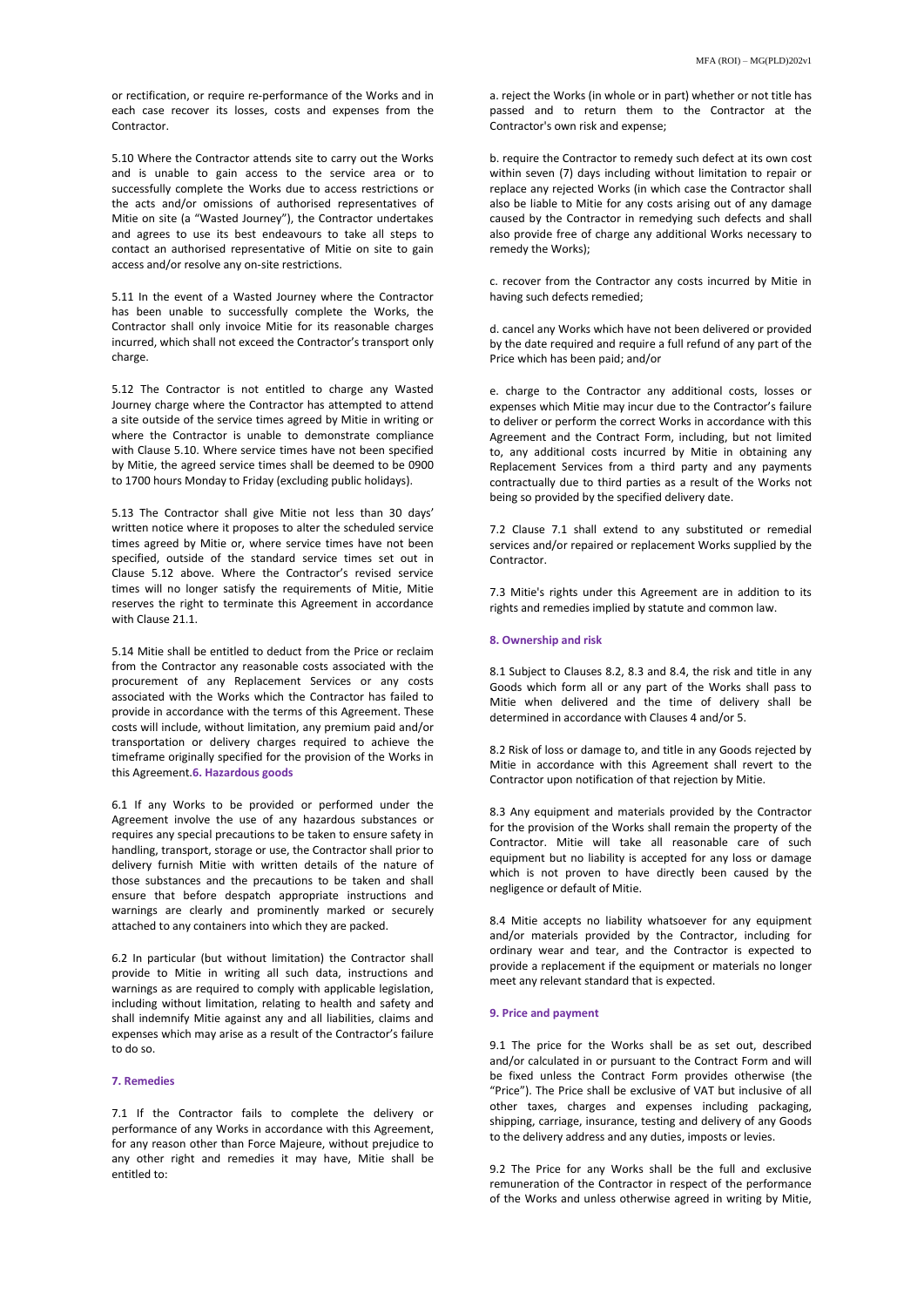the Price shall include all costs and expenses of the Contractor directly or indirectly incurred in connection with the performance of the Works.

9.3 No increase to the Price may be made (whether on account of increased material, labour or transport costs, fluctuations in exchange rates, legislative or regulatory changes, or otherwise) without the prior written consent of Mitie. Mitie shall be entitled to any discount of prompt payment, bulk purchase or volume of purchase customarily granted by the Contractor, whether or not shown on its own terms and conditions of sale.

9.4 Unless specified otherwise in the Contract Form, the Contractor shall invoice Mitie at any time after the later of the due date for completion and/or delivery of the Works and the actual date of such completion and/or delivery. The invoice shall comply with the Invoice Instructions and shall state clearly that it is an invoice and include the contract reference number, the full name of the Mitie contracting legal entity, the period to which the Price relates, the date, the contact name at Mitie, a description of the Works to which the invoice relates, a valid Mitie purchase order number, the Contractor's name and registered company VAT number and such other information as Mitie may reasonably require. Any incomplete invoice will be invalid. For the avoidance of doubt, Mitie shall not be bound by a purchase order for a price other than as set out, described and/or calculated in or pursuant to the Contract Form and this Agreement. In the event of a conflict between the price set out in an invoice/purchase order and the Price set out, described and/or calculated in or pursuant to the Contract Form and this Agreement, the latter will prevail. The Contractor shall not be entitled to claim any adjustment to the Price arising from any error generated by Mitie in a purchase order.

9.5 In consideration of the supply of the Works by the Contractor, Mitie shall pay all undisputed invoiced amounts within sixty (60) days from the end of the month of receipt of the date of a correctly rendered and valid invoice to a bank account nominated in writing by the Contractor [other than in the specific circumstances where the flow down provisions of the Public Contracts Regulations 2015 apply.]

9.6 Mitie shall not be obliged to pay and/or consider any invoice that:

a. does not comply with the Invoice Instructions;

b. exceeds a valid Mitie purchase order;

c. is not addressed to the correct Mitie contracting legal entity; and/or

d. does not quote a valid Mitie purchase order number or is received more than ninety (90) days after the Goods have been delivered and/or Services completed.

9.7 All invoices must be sent by email or post to the PO Box address stipulated by Mitie.

9.8 Unless the Contract Form provides otherwise, or where the invoice is disputed by Mitie, payment shall be made within sixty (60) days from the end of the month of receipt of the date of a correctly rendered and valid invoice. Except with Mitie's prior written consent, the Contractor shall not factor or assign any invoice submitted to Mitie pursuant to this Agreement. If Mitie disputes any Contractor invoice (or part thererof) in good faith then Mitie shall notify the Contractor in writing (including email) of such dispute (but no later than 7 days prior to the payment due date) and Mitie may withhold payment of such disputed invoices pending resolution of such dispute in accordance with the terms hereof. 9.9 If Mitie has agreed to reimburse the Contractor for expenses incurred in the performance of the Services then the Contractor shall provide

receipts or such other evidence as Mitie may require to support any claim for such expenses.

9.10 Without prejudice to any other right or remedy Mitie may have, Mitie reserves the right to set off any liability of Mitie and/or a Group Company to the Contractor, whether either liability is present or future, liquidated or unliquidated arising under this Agreement or any other agreement which may exist from time to time between them, against any liability of the Contractor to Mitie under this Agreement. All amounts due under this Agreement or against Mitie under any other agreement shall be paid by the Contractor to Mitie in full without any set-off, counterclaim, deduction or withholding (other than any deduction or withholding of tax as required by law).

9.11 Mitie shall deduct the cost of any Goods which are returned by Mitie or any Services rejected by Mitie from the next payment due to the Contractor. Where the return of any Goods or the rejection of any Services puts the Contractor into a debt position and Mitie is unable to deduct the balance from a payment due, Mitie will issue a debit note and shall require settlement of the debit note by the Contractor within fourteen (14) days of the date of the debit note.

9.12 The Contractor shall not suspend the supply of the Works unless the Contractor is entitled to terminate the Agreement for failure to pay undisputed sums of money.

9.13 Interest shall be payable on any amount due and payable under this Agreement (including, without limitation, any rebate) which is not paid by the due date for its payment. Such interest shall accrue on the overdue amount at the rate of 2% per annum above the Central Bank of Ireland's base rate from time to time and shall be calculated on a daily basis from the due date until the date of actual payment of the overdue amount, whether before or after judgment. This Clause 9.13 shall not apply to payments that the defaulting party disputes in good faith.

9.14 The Contractor shall keep and maintain complete, accurate and up to date records relating to the supply and performance of the Works and the operation of the Agreement, including without limitation, records of:

a. the Works provided and the supply and/or status of such Works;

b. any expenditure charged, paid and/or reimbursed;

c. any rebates, discounts or beneficial payment terms in place with the Contractor's sub-contractors and/or suppliers (if any) which relate to the Works and/or the Agreement;

d. compliance with the Mitie Policies and Invoice Instructions; and

e. any files, documents, correspondence, agreements, specifications, accounts, accounting records (including without limitation, all invoices, purchase orders, rebates, receipts for all charges and expenses) relating to the Works and/or the Agreement,

and shall ensure that its sub-contractors and/or suppliers (if any) retain the same such records relating to the Works and/or the Agreement.

9.15 The records referred to in Clause 9.14 shall be:

a. retained by the Contractor and/or its sub-contractors and/or suppliers (if any) throughout the duration of the Agreement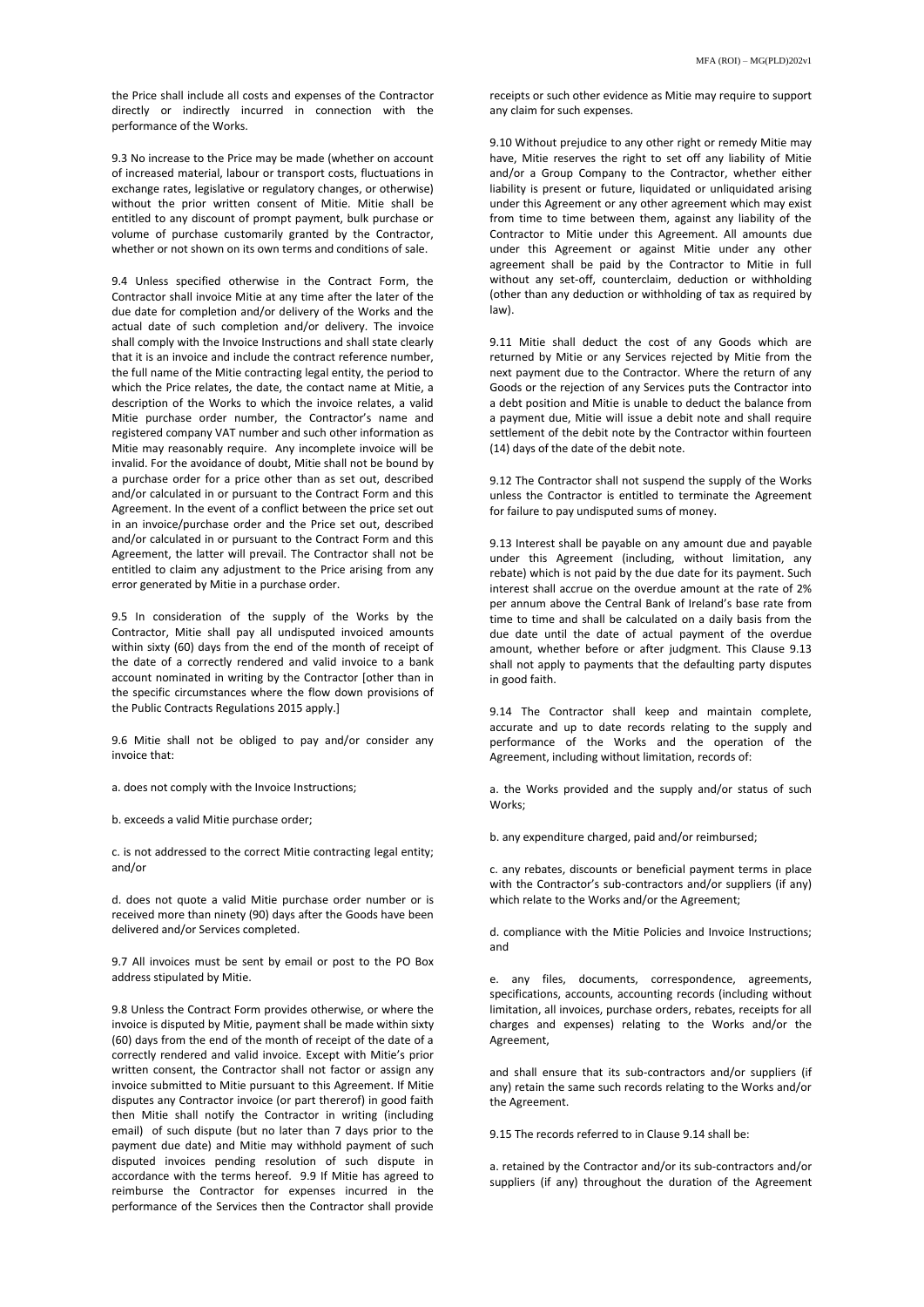b. adequately protected against loss, corruption and/or damage by the Contractor and/or its sub-contractors and/or suppliers (if any); and

c. made available to Mitie and/or Mitie's employer(s) (if any) on twenty-four (24) hours' written notice.

9.16 The Contractor shall permit Mitie, its employer(s), its employees, nominated representatives, advisers and independent auditor to examine on twenty-four (24) hours' written notice and within normal working hours such records as are to be kept by the Contractor and/or its sub-contractors and/or suppliers (if any) under Clause 9.14 (including access to and inspection of electronically stored information relating to the Works and/or the Agreement) and any other documents in the possession of the Contractor and/or its sub-contractors and/or suppliers (if any) relating to the Agreement. Such examination shall be permitted at the offices of the Contractor or at such other places where the records may be kept. If a physical examination takes place the Contractor shall make available to Mitie an office suitable for at least three representatives of Mitie with adequate facilities, including, desks, chairs, personal computer and access to photocopiers and printers. The Contractor and/or its sub-contractors and/or suppliers (if any) shall permit Mitie, its employer(s), employees, nominated representatives, advisers and independent auditors to take copies of such records and shall promptly provide proper explanations to any questions raised relating to the contents of these records. The Contractor and/or its subcontractors and/or suppliers (if any) shall afford Mitie such assistance as it shall reasonably require in order to understand the records.

9.17 The Contractor shall indemnify Mitie on a continuing basis against any liability, including, without limitation, interest, penalties, expenses or costs incurred, which is levied, demanded or assessed on Mitie at any time in respect of the Contractor's failure to account for or to pay any VAT relating to payments made to the Contractor under the Agreement. Any amounts due under this Clause 9.17 shall be paid by the Contractor to Mitie not less than five (5) days before the date upon which the tax or other liability is payable by Mitie.

# **10. Continuous improvements**

10.1 The Contractor undertakes to use its best endeavours to adopt a policy of continuous improvement throughout the term of the Agreement in relation to the Works, pursuant to which it shall regularly review the Works to:

a. improve the quality, scope and efficiency of the Works; and

b. reduce the Price, any charges and Mitie's costs, without adversely affecting the Works or any standards or levels applicable to the Works.

10.2 Without prejudice to its other obligations under this Clause 10, if the Contractor or any of its sub-contractors and/or suppliers develops or implements for any other customer any new technology or product feature in respect of works similar to the Works, the Contractor shall promptly offer that new technology or product feature to Mitie. The Contractor shall notify Mitie of each such development or implementation in accordance with Clause 27.6.

# **11. Variations**

11.1 The Contractor shall accept any reasonable variation to the specification for the Works requested by Mitie. The price shall be adjusted and agreed in writing by Mitie to reflect the

variation having regard to the rates and prices used in the Agreement or, where these are not relevant, to what is fair and reasonable.

11.2 Neither party shall be bound by any variation to the Agreement unless and until it is confirmed in a variation to the Contract Form signed by an authorised representative of each party.

# **12. Intellectual property**

12.1 In respect of the Works and any goods that are transferred to Mitie as part of the Works under this Agreement, including without limitation the Deliverables or any part of them, the Contractor warrants that it has full clear and unencumbered title to all such items, and that at the date of delivery of such items to Mitie, it will have full and unrestricted rights to sell and transfer all such items to Mitie.

12.2 The Contractor hereby assigns absolutely by way of present and (to the extent permissible by law) future assignment with full title guarantee and free from all third party rights and at no cost to Mitie, all Intellectual Property Rights which are created by the Contractor or on the Contractor's behalf throughout the term of the Agreement in the products of the Works, including without limitation the Deliverables.

12.3 The Contractor grants Mitie a non-exclusive, worldwide, perpetual, transferable, royalty-free licence (including the ability to grant sub-licences) in respect of all Intellectual Property Rights in the Works and which do not belong to Mitie under this Clause 12. The Contractor may use those Intellectual Property Rights only as properly and reasonably required in connection with the supply of the Works for Mitie.

12.4 The Contractor shall obtain all releases, waivers and authorisations throughout the world necessary for Mitie to make full and free use of the Works.

12.5 The Contractor shall, and shall procure that the Contractor's employees, consultants, agents, suppliers and/or sub-contractors shall do all such further acts and things and execute any such documents as Mitie may require in order to secure the full benefit of the Agreement, including all rights, title and interest in and to the Intellectual Property Rights assigned to Mitie in accordance with this Clause 12 and to confirm those releases, waivers and authorisations referred to in Clause 12.4.

12.6 The Contractor shall not use or permit the use of any of the intellectual property belonging to Mitie (or Mitie's licensors), including without limitation logos or other Intellectual Property Rights without the prior written agreement of Mitie.

12.7 The Contractor will indemnify and hold Mitie harmless against any damages (including costs) that may be awarded or agreed to be paid in respect of any claim or action that any Works supplied by the Contractor infringes any intellectual property right of any third parties.

## **13. Warranties**

The Contractor warrants that:

a. it has the full capacity and authority to enter into and perform this Agreement and that this Agreement is executed by a duly authorised representative of the Contractor;

b. it owns or has obtained valid licences, consents, permissions and rights to use, and where necessary to licence to Mitie, any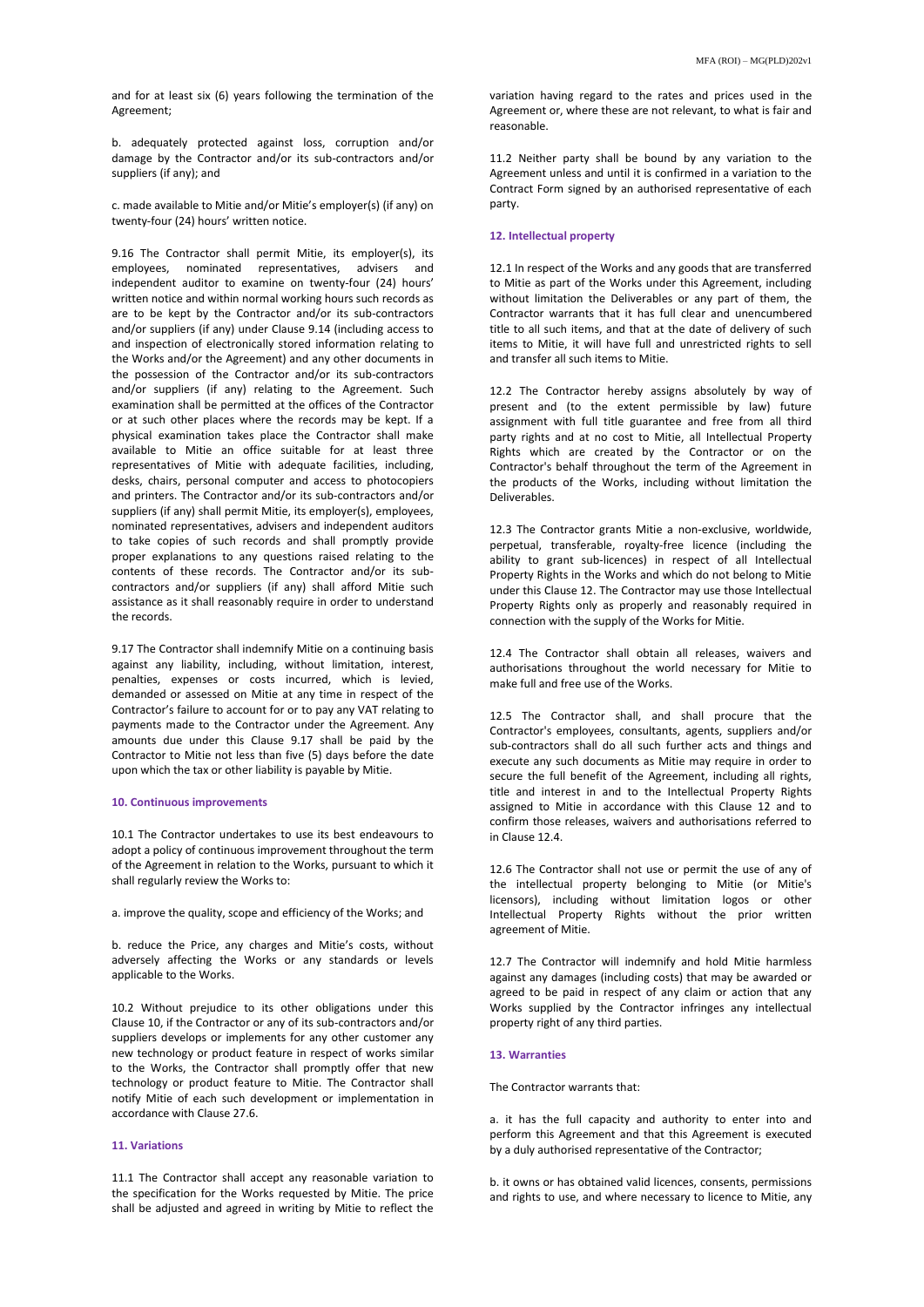materials reasonably necessary for the fulfilment of all its obligations under this Agreement, including any third party licences and consents in respect of any of the Works;

c. all of the Works supplied by it under the Agreement:

i. will be in full accordance with any specification set out in the Contract Form, purchase order or which Mitie may provide to the Contractor from time to time;

ii. will be provided in accordance with the required service levels or key performance indicators (if any) set out or referred to in the Contract Form, purchase order or which Mitie may provide to the Contractor from time to time;

iii. will not infringe any Intellectual Property Rights or other rights of any third party anywhere in the world;

iv. will be provided by appropriately qualified and trained personnel with all due skill, care and diligence and to such standards of quality and or/specifications stated in the Contract Form, purchase order or (if none are so stated) as is reasonable for Mitie to expect from the Contractor;

v. will be of satisfactory quality (within the meaning of the Sale of Goods and Supply of Services Act 1980) and will be fit for any purpose held out by the Contractor or made known to the Contractor by Mitie, expressly or by implication, prior to the date when the Contract Form is signed;

vi. where applicable, will be free from all defects in design, material and workmanship and will correspond with any samples provided; and

vii. will comply with all applicable statutory and regulatory requirements.

# **14. Compliance**

14.1 In supplying the Works the Contractor shall, and shall procure that the Contractor's employees, consultants, agents, suppliers and sub-contractors shall, comply with, all applicable laws (including but not limited to the UK Bribery Act 2010, the Modern Slavery Act 2015 (where applicable), the Ethics in Public Office Act 1995, the Prevention of Corruption Acts 1889- 2010 and the Criminal Justice Act 2011), standards, guidance, codes of practice (whether voluntary or mandatory), statutory requirements or other regulations and with the Invoice Instructions and the Mitie Policies. In all cases the costs of compliance shall be borne by the Contractor and the Contractor hereby indemnifies Mitie against all losses, costs, expenses, damages, liabilities, demands, claims, actions and proceedings which Mitie may incur arising out of any breach by the Contractor of the provisions of this Clause 14 howsoever arising.

14.2 If the Contractor is not the manufacturer and if required by Mitie the Contractor shall assign the benefit of any warranty or guarantee given by the manufacturer or the Contractor's supplier relating to the Works.

14.3 Where any Works supplied under this Agreement are the subject of a guarantee and if within the relevant guarantee period Mitie gives notice in writing to the Contractor of any defect in the design, materials or workmanship of the Works (other than a design made, furnished or specified by Mitie for which the Contractor has in writing disclaimed responsibility), the Contractor shall, as soon as possible, replace or repair (at Mitie's sole option, acting reasonably) the relevant Works so as to remedy the defects without cost to Mitie, provided that Mitie shall, where practicable, within a reasonable period of time of discovery of any defect, return the defective Works or parts of them to the Contractor at the Contractor's risk and

expense unless it has been agreed between the parties that the necessary replacement or repair shall be carried out by the Contractor on Mitie's premises.

14.4 The liabilities of the Contractor under this Clause 14 shall be in addition and without prejudice to any other rights or remedies of Mitie (whether arising in contract, tort, at common law, under statute or otherwise).

# **15. Further obligations**

#### 15.1 The Contractor shall:

a. comply (and will procure that its employees, agents, suppliers and sub-contractors comply) with all applicable laws, statutes, regulations, and codes that are applicable, including, without limitation, those relating to anti-bribery and anticorruption including but not limited to the UK Bribery Act 2010, the Modern Slavery Act 2015 (where applicable), the Ethics in Public Office Act 1995, the Prevention of Corruption Acts 1889- 2010 and the Criminal Justice Act 2011) (the "Relevant Requirements");

b. comply (and will procure that its employees, agents, suppliers and sub-contractors comply) with the Mitie Policies, Invoice Instructions, any anti-bribery policy and any anti-slavery policy applicable to the Contractor's industry as Mitie or the relevant industry body may update from time to time;

c. access and read on a regular basis throughout the term of the Agreement (and will procure that its employees, agents, suppliers and sub-contractors access, read and are trained on a regular basis throughout the term of the Agreement) the Mitie Policies, the Invoice Instructions, any anti-bribery policy and any anti-slavery policy applicable to the Contractor's industry as Mitie or the relevant industry body may update from time to time, to ensure that they are familiar with, up to date and aware of any changes or amendments to the Mitie Policies, Invoice Instructions, any anti-bribery policy and any anti-slavery policy which is applicable to this Agreement;

d. have and shall maintain in place throughout the term of this Agreement its own policies, procedures, training and audits to ensure compliance with the Relevant Requirements, the Mitie Policies and the Invoice Instructions, and it will enforce them where appropriate;

e. notify Mitie immediately if for any reason whatsoever it cannot access the Mitie Policies or Invoice Instructions;

f. immediately report to Mitie any actual, potential or suspected breach of the obligations in this clause 15 including but not limited to requests or demands for any undue financial or other advantage of any kind received by the Contractor in connection with the performance of this Agreement; and

g. within one month of the date of this Agreement and annually thereafter, certify to Mitie in writing signed by an officer of the Contractor, compliance with this Clause 15 and the Contractor shall provide such supporting evidence of compliance as Mitie may reasonably request.

For the avoidance of doubt, the Contractor and its employees, agents, suppliers and sub-contractors are deemed to have accessed, read and complied with all Mitie Policies and the Invoice Instructions on a continuing basis throughout the term of the Agreement unless it has notified Mitie in writing that it is unable to do so before the commencement of this Agreement.

15.2 The Contractor shall ensure that any person associated with the Contractor who is performing services or providing goods in connection with this Agreement does so only on the basis of a written contract which imposes on and secures from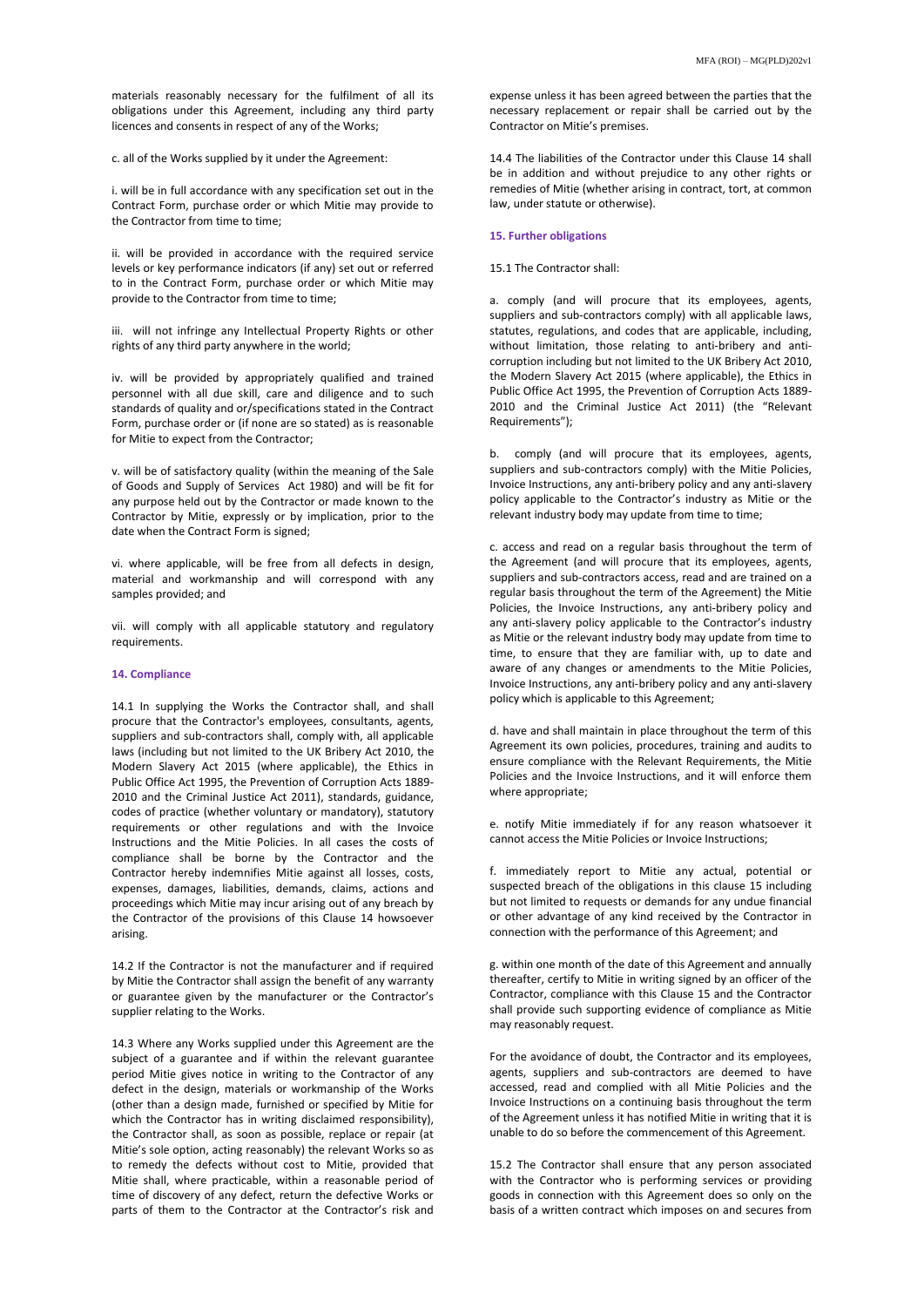such person terms equivalent to those imposed on the Contractor in this Clause 15 (the "Relevant Terms"). The Contractor shall be responsible for the observance and performance by such persons of the Relevant Terms, and shall be directly liable to Mitie for any breach by such persons of any of the Relevant Terms.

15.3 Breach of this Clause 15 shall be deemed a material breach under Clause 21 and Mitie may terminate all or any part of the Agreement without any liability by notice to the Contractor.

15.4 Works supplied directly or via Mitie to Lloyds Bank plc., which includes all subsidiary companies ("LBG") will be subject to the terms and conditions set out in the 'LBG Terms', a copy of which is available at www.mitie.com/suppliers, and such terms are incorporated herein. In the event of any conflict between such documents, the LBG terms will prevail over the Mitie UK Purchase terms and conditions.

# **16. Personnel**

16.1 Mitie reserves the right to refuse access to any premises controlled by Mitie to any person employed by the Contractor or any sub-contractor whose admission would in the opinion of Mitie be undesirable.

16.2 If and when directed by Mitie the Contractor shall provide lists of the names and addresses of all persons who may at any time require permission to access any premises controlled by Mitie in connection with the performance of the Agreement. The Contractor shall also specify the capacities in which such employees are concerned with the Agreement and provide such other particulars as Mitie may reasonably require.

16.3 The decision of Mitie on whether any person is to be refused admission to any premises under its control and on whether the Contractor has complied with the obligations set out in Clause 16.2 shall be final and conclusive.

16.4 The Contractor shall be responsible for any income tax, PRSI, PAYE, USC, contributions or other statutory payments in relation to any and all individuals employed or engaged in the provision of the Works from time to time (the "Employees") and will ensure that they are deducted and/or paid to the relevant authorities. The Contractor shall indemnify Mitie against all demands, claims, actions, proceedings, damages, payments, losses, costs, expenses or other liabilities (together "Losses") arising out of any claim or assertion that any Employee is or was an employee, servant or worker of Mitie by reason of being engaged in the Works or arising out of any act or omission of the Contractor or any of the Contractor's subcontractors, employees or agents in relation to any Employee.

16.5 At any time during the continuance of the Agreement Mitie may require the Contractor to provide to Mitie (or any other person nominated by Mitie) within fourteen (14) days, such information as Mitie or Mitie's nominee may reasonably require in connection with the employment or engagement of the Employees. This Clause 16.5 is without prejudice to Clause 16.6 below.

16.6 The Contractor will procure that there will be no transfer of employment of any of the Employees to Mitie or any person who provides services to Mitie (a "Future Service Provider") following the termination of the Agreement or the termination of the provision of any of the Works by the Contractor (directly or indirectly) and on or prior to any such termination the Contractor shall ensure that all Employees are redeployed elsewhere in the Contractor's or the Contractor's subcontractors' business or are dismissed at the Contractor's expense.

16.7 The Contractor shall indemnify Mitie (for Mitie's benefit and that of any Future Service Provider) and hold Mitie harmless against all Losses incurred by Mitie and/or any Future Service Provider by virtue of the operation or alleged operation of the Transfer of Undertakings (Protection of Employment) Regulations 2006 in connection with the termination of the Agreement or termination of the provision of any of the Works (including any dismissal or alleged dismissal of any Employee by Mitie or a Future Service Provider).

16.8 The Contractor acknowledges that the Key Personnel of the Contractor listed or referred to in the Contract Form are essential to the proper provision of the Works to Mitie. The Key Personnel shall not be released from supplying the Works without Mitie's prior written agreement, except where this is unavoidable because of long-term sickness, maternity leave, paternity leave, other statutory leave, termination of employment or other extenuating circumstances.

16.9 Any replacements to the Key Personnel shall be subject to Mitie's prior written agreement. Such replacements shall be of at least equal status or of equivalent experience and skills to the Key Personnel being replaced and be suitable for the responsibilities of that person in relation to the Works.

# **17. Mitie property**

17.1 Any property which is issued by or on behalf of Mitie to the Contractor in connection with the Agreement shall remain the property of Mitie and shall be used solely in connection with the Agreement and not for any other purpose without the prior written agreement of Mitie.

17.2 All Mitie property shall be deemed to be in good condition when received by or on behalf of the Contractor unless it notifies Mitie to the contrary within five (5) days of the date it receives such property. The Contractor shall return such property promptly to Mitie on the earlier of the completion of the Works or the termination of this Agreement and it shall be responsible for all loss or damage caused to such property from whatsoever cause.

17.3 The Contractor may be permitted to use accommodation provided by Mitie. Such accommodation shall be used purely for the purposes of providing the Works. Any such accommodation shall be kept clean and not damaged in any way. The Contractor shall also pay for any services made available to the accommodation and used by the Contractor, including but not limited to electricity, gas, water and telephone lines. The Contractor shall immediately vacate the accommodation when instructed to do so by Mitie. The accommodation shall be left in a clean and tidy condition and in a state of repair equivalent to that it was in when the Contractor was initially given access and any costs incurred by Mitie in repairing the same shall be recoverable from the Contractor as a debt.

### **18. Indemnity**

18.1 The Contractor shall indemnify Mitie fully from and against all losses, claims, proceedings, demands, charges, actions, damages, costs, expenses and any other liabilities whatsoever suffered or incurred by Mitie and/or any Group Company (including any professional or legal expenses incurred) that may arise out of, or in connection with:

a. the performance or non-performance by the Contractor of its obligations under this Agreement or the presence of any Contractor or any staff on Mitie's premises;

b. any act or omission or negligence of the Contractor (including the Contractor's employees, consultants, agents,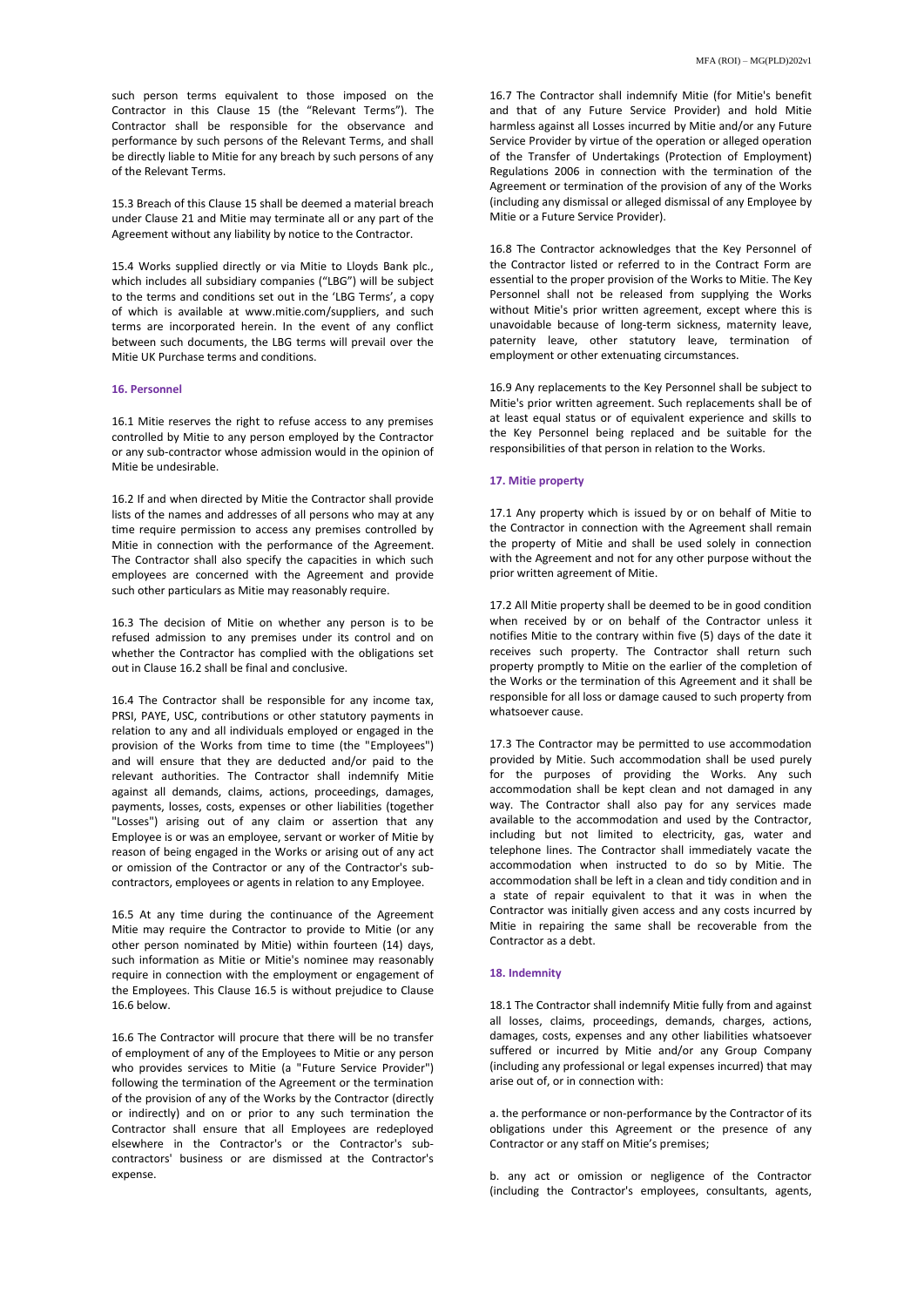suppliers and sub-contractors) in supplying, installing, testing, commissioning or performing the Works;

c. any breach of any warranty given by the Contractor in relation to the Works including but not limited to the warranties set out in Clause 13;

d. any liability Mitie might incur under the Consumer Protection Act 2007 or SI99/2004 European Communities (General Product Safety) Regulations 2004 in respect of the Works or any other items in which the Works are incorporated; and

e. any liability to any third party arising in connection with the Works which Mitie may incur whether by court proceedings or by a bona fide out-of-court settlement.

18.2 The Contractor shall not be liable to Mitie for any damage or injury to the extent that the same is caused by or arises out of Mitie's negligent acts or omissions.

18.3 The Contractor shall be liable for additional operational, administrative costs and/or expenses or wasted expenditure resulting from the direct breach of the Agreement by the Contractor.

# **19. Insurance**

19.1 The Contractor shall effect and maintain with a reputable insurance company of good repute the following policies of insurance providing cover consistent at least with the best industry practice of suppliers of Works of the type to be supplied by the Contractor to Mitie, in amounts of not less than those stated below for any claim or series of related claims, for the period over which the Agreement is to be performed and for a minimum of six (6) years following expiration or earlier termination of the Agreement:

a. Employers liability insurance of not less than €5 million or the minimum level required by law;

b. Public liability insurance of not less than €10 million or the minimum level required by law;

c. Product liability insurance of not less than €5 million or the minimum level required by law; and

d. Professional indemnity insurance of not less than €2 million or the minimum level required by law.

19.2 The Contractor shall promptly provide to Mitie copies of all insurance policies referred to in Clause 19 or a broker's verification of insurance to demonstrate that such insurances are in place, together with copies of receipts or other evidence of payment of the latest premiums due under those policies.

#### **20. Limitation of liability**

20.1 Nothing in this Agreement shall exclude or limit either party's liability for:

a. death or personal injury arising from that party's negligence;

b. fraud or fraudulent misrepresentation;

c. any other liability that cannot be limited or excluded by law; and/or

d. any liability under Clauses 18.1d.

20.2 Save as set out in Clause 20.1, Mitie's aggregate liability to the Contractor (whether in tort, including gross negligence, or

for breach of contract or statutory duty or otherwise) under or in connection with this Agreement, shall be limited to the lesser of:

a. 100% of the price for the Works (including VAT) which have accrued during the previous 12 months; or

b. €100,000 (one hundred thousand Euros),

and Mitie shall not be liable in any circumstances for any Indirect Losses suffered or incurred by the Contractor under or in connection with this Agreement.

## **21. Termination**

21.1 Mitie may terminate all or any part of the Agreement without any liability immediately by notice to the Contractor in the following circumstances:

a. if the Contractor breaches any term of the Agreement, the Invoice Instructions or any Mitie Policy and (where in Mitie's reasonable opinion the breach can be remedied without any delay to the time for supply under Clauses 4 or 5) fails to remedy the breach by that time for performance or (if earlier) within five (5) days of Mitie so requiring;

b. the Contractor gives Mitie not less than thirty (30) days' written notice that it proposes to alter (i) the Price and/or (ii) its scheduled service times which Mitie considers will no longer be appropriate;

c. in the performance of the Works, the Contractor has contravened Clause 3.8 of the Agreement (including, but not limited to, any contravention of health and safety legislation);

d. if there is a Change of Control of the Contractor;

e. if the Contractor ceases to or threatens to cease to carry on business, the Contractor's financial position is such that either the Contractor, the Contractor's directors, members or creditors as appropriate take or are entitled to take steps to institute formal insolvency proceedings with respect to the Contractor of a type provided for by the Bankruptcy Act 1988, Personal Insolvency Act 2012 to 2015 or the Companies Act 2014 (or any similar or analogous legislation, whether under Irish law or otherwise), including without limitation a petition for examinership or administration as the case may be, liquidation, administrative receivership, receivership, voluntary arrangement, scheme of arrangement or bankruptcy, presenting of a winding-up petition or making a winding-up order or other similar or equivalent action is taken against or by the Contractor by reason of its insolvency or in consequence of debt or if the Contractor is unable to pay its debts;

f. if the Contractor offers or gives, or agrees to give, to any employee, agent or representative of Mitie any gift, inducement or consideration of any kind in connection with this Agreement or any other agreement with Mitie, or for showing or refraining from showing favour or disfavour to any person in relation to this Agreement or any such other agreement; or

g. if the Contractor breaches any of the Relevant Requirements or the Mitie Policies.

21.2 Without prejudice to its rights under Clause 21.1, Mitie shall have the right to terminate the Agreement at any time on giving the Contractor at least one (1) months' notice in writing.

21.3 On termination of the Agreement for any reason, the Contractor shall immediately deliver to Mitie all Deliverables whether complete or not, and return any materials, equipment,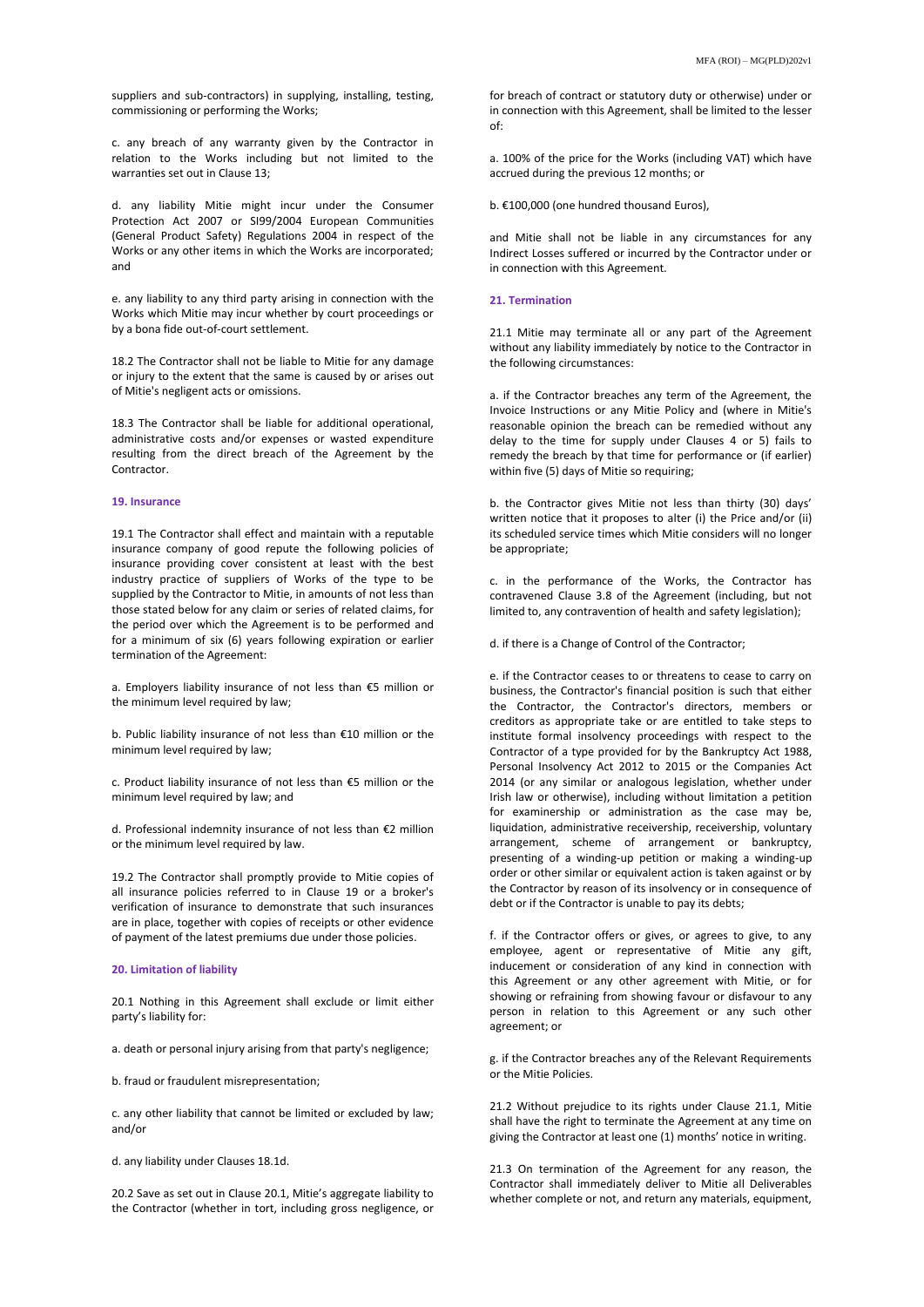tools, drawings, specifications and data supplied by Mitie to the Contractor. Until they have been returned or delivered, the Contractor shall be solely responsible for their safe keeping and will not use them for any purpose not connected with this Agreement. If the Contractor fails to do so, then Mitie may pursue such rights and actions available to it in order to take possession of them.

21.4 Clauses 6.2, 9.10, 9.14 to 9.17 (inclusive), 12, 16.4, 16.7, 18 to 24 (inclusive) and 27 shall survive termination of this Agreement.

21.5 Notwithstanding the service of a notice to terminate this Agreement, the Contractor shall continue to fulfil its obligations under the Agreement until the date of expiry or termination of the Agreement.

21.6 If the Agreement is terminated for any reason all rights granted to the Contractor under this Agreement will immediately terminate.

# **22. Transition to another contractor**

22.1 During the period of any termination notice pursuant to this Agreement, and in any case for a reasonable period, to be determined at the sole discretion of Mitie, thereafter, the Contractor shall act professionally and reasonably and cooperate fully with the transfer of responsibility for and knowledge of the Works to Mitie or to any new contractor(s) of such services and/or goods the same or similar to the Works, and for the purposes of this Clause 22 the meaning of the term "co-operate" shall include, without limitation:

a. liaising with Mitie and/or any new contractor(s), and providing reasonable assistance and advice concerning the Works and their transfer to Mitie or to such new contractor(s);

b. allowing any new contractor(s) access to its business, its records and documents relating to the Works (at reasonable times and on reasonable notice) but not so as to interfere with or impede the provision of the Works by the Contractor; and

c. providing to Mitie and/or to any new contractor(s) all and any knowledge, information, stock, records or documentation concerning the Works which is reasonably required for the efficient transfer of responsibility for their performance but information which is commercially sensitive to the Contractor or subject to a legally binding confidentiality agreement shall not be provided (and for the purpose of this Clause 22, "commercially sensitive" shall mean information which would, if disclosed to a competitor of the Contractor, give that competitor a competitive advantage over the Contractor and thereby prejudice the business of the Contractor and shall not include any information relating to the employees of the Contractor.

22.2 The Contractor shall use all reasonable endeavours so as to facilitate the smooth transfer of responsibility for the Works to a new contractor and/or contractors and/or to Mitie (as the case may be) and the Contractor shall take no action at any time during the term of the Agreement or thereafter which is calculated or intended, directly or indirectly, to prejudice or frustrate or make more difficult any such transfer.

# **23. Dispute resolution**

23.1 If any dispute arises in connection with the Agreement (a "Dispute"), an authorised representative of the Contractor and Mitie shall, within thirty (30) days of a written request from one party to the other, meet in good faith at a Mitie office to resolve the Dispute.

23.2 If the Dispute remains unresolved either the Contractor or Mitie shall refer it to mediation in accordance with the Centre for Effective Dispute Resolution ("CEDR") Model Mediation Procedure that is in force at the date of the referral. Unless otherwise agreed between the Contractor and Mitie, the mediator will be nominated by CEDR. To initiate the mediation either party may give notice in writing (the "Mediation Notice") to the other requesting a mediation. A copy of the request will be sent to CEDR. The mediation will start not later than sixty (60) days after the date of the Mediation Notice.

23.3 The following principles shall apply to the mediation:

a. unless the Contractor and Mitie otherwise agree, all negotiations connected with the Dispute and any settlement agreement relating to it shall be conducted in confidence and without prejudice to the rights of either party in any future proceedings;

b. if the Contractor and Mitie reach agreement on the resolution of the Dispute, the agreement shall be recorded in writing and binding on them once it is signed by duly authorised representatives of both parties;

c. failing agreement, the Contractor and Mitie may invite the mediator to provide a non-binding but informative written opinion if the parties provide consent to this in writing. Such an opinion shall be provided on a without prejudice basis and shall not be used in evidence in any proceedings relating to the Agreement without the prior written consent of both parties.

23.4 If the parties fail to reach agreement by the conclusion of the mediation then the parties shall be free to commence formal legal proceedings in the courts in relation to the Dispute. Nothing in this Clause 23 shall prevent (i) a party seeking urgent injunctive relief from the courts where it considers this is necessary to protect its position or (ii) Mitie commencing proceedings at any time.

#### **24. Confidentiality**

24.1 For the purposes of this Clause 24, "Confidential Information" means any information which has been designated as confidential by Mitie in writing or which because of its content ought to be considered as confidential (however it is conveyed or on whatever media it is stored), information the disclosure of which would, or would be likely to, prejudice the interests of Mitie, its trade secrets, Intellectual Property Rights or know-how and all personal data and sensitive data within the meaning of the Data Protection Act 1998, but does not include any information:

a. which was public knowledge at the time of disclosure (otherwise than by breach of this Clause 24);

b. which was in the possession of the Contractor, without restriction on its disclosure, before receiving it from Mitie;

c. which is received from a third party (who lawfully acquired it) without restriction on its disclosure; or

d. is independently developed without access to the Confidential Information.

# 24.2 The Contractor shall:

a. treat all Confidential Information belonging to Mitie as confidential and shall use its best endeavours to prevent its employees, consultants, agents, suppliers and sub-contractors from making any disclosure to any person of any such Confidential Information; and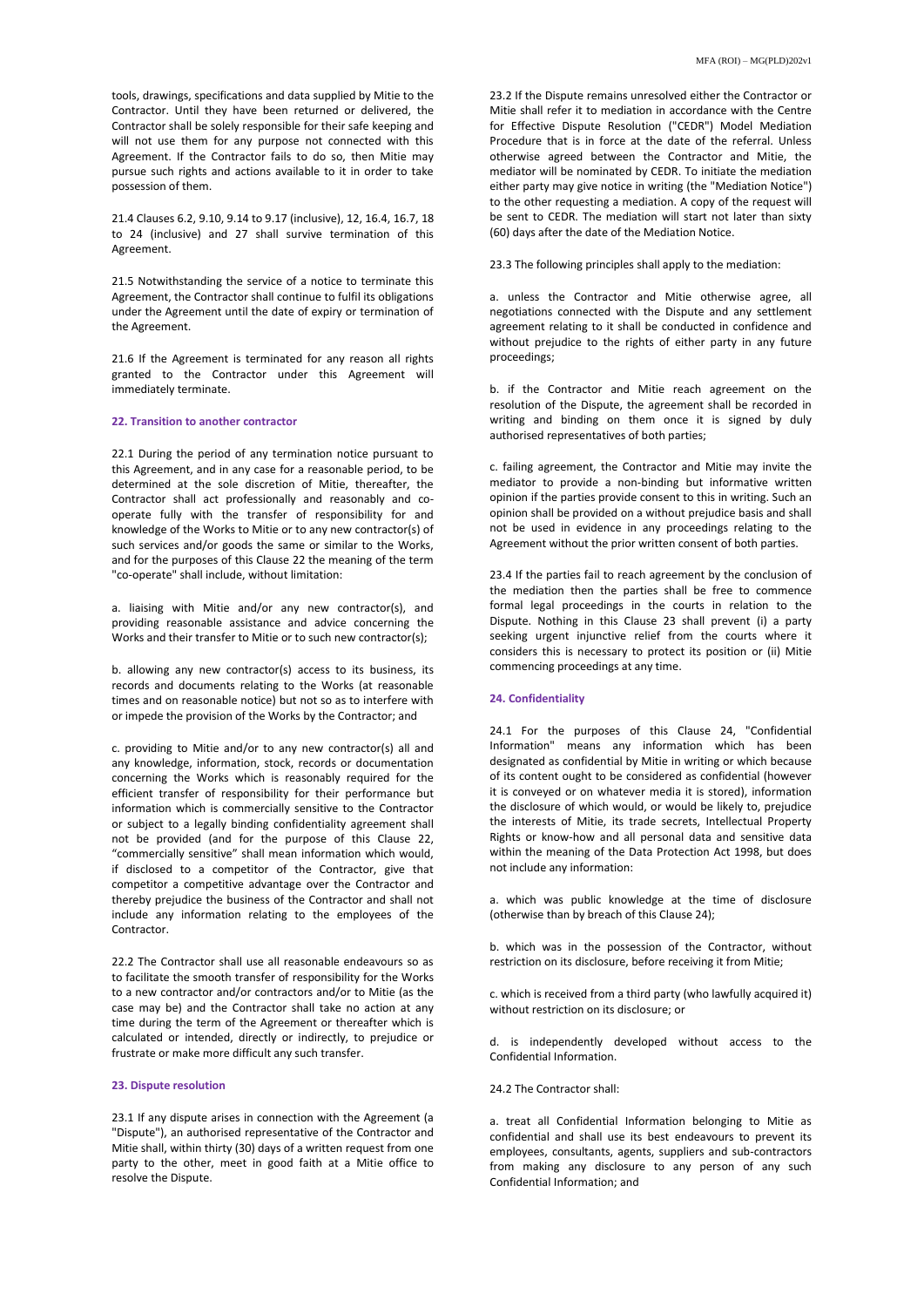b. not disclose any Confidential Information belonging to Mitie to any other person without the prior written consent of Mitie, except to such persons and to such extent as may be necessary for the performance of the Contractor's obligations under the Agreement or except where disclosure is otherwise expressly permitted by the provisions of the Agreement.

24.3 The Contractor shall ensure that its employees, consultants, agents, suppliers, sub-contractors and professional advisors are aware of the Contractor's confidentiality obligations under the Agreement and that they comply with them.

24.4 The Contractor must not use any Confidential Information it received from Mitie otherwise than for the purposes of the Agreement.

24.5 If the Contractor fails to comply with this Clause 24 Mitie reserves the right to terminate the Agreement with immediate effect by notice in writing.

24.6 In order to ensure that no unauthorised person gains access to any Confidential Information or any data obtained in the supply of Works under the Agreement, the Contractor undertakes to maintain adequate security arrangements that meet the requirements of professional standards and best practice.

24.7 Without prejudice to the preceding provisions of this Clause 24, the Contractor warrants and undertakes that it shall not (and shall ensure that its employees, consultants, agents, suppliers and sub-contractors shall not) make, or permit any person to make, any statements or responses to public, media or official enquiries concerning this Agreement or the Works without the prior written consent of Mitie.

# **25. Force majeure**

Mitie shall have no liability to the Contractor, or be deemed to be in breach of the Agreement, for delay in performing, or failure to perform, any of its obligations under this Agreement as a consequence of any of the following events, where the event is outside Mitie's reasonable control:

a. flood, storm, severe weather conditions or other natural events;

b. war, terrorist action, hostilities, revolution, riot or civil disorder;

c. any destruction, breakdown (permanent or temporary) or malfunction of, or damage to any premises, plant, equipment, materials (including any computer hardware or software or any records) unless by an act or omission of Mitie's employees, consultants, agents, suppliers or sub-contractors;

d. the introduction of, or any amendment to, a law or regulation, or any change in the interpretation or application by any authority;

e. any strike, lockout or other industrial action;

f. any obstruction of any public or private highway or road or any event which prevents or obstructs access to the location;

g. any breach of contract or default by, or insolvency of, a third party (including an agent or sub-contractor) other than a Group Company or an officer or employee of Mitie or of a Group Company; or

h. any other event outside Mitie's reasonable control, whether similar or not to any of the foregoing.

# **26. Assignment and sub-contracting**

26.1 The Contractor shall not assign, transfer, mortgage, charge, sub-contract or deal in any other manner with all or any of its rights, liabilities or obligations under the Agreement, whether in whole or in part, without first obtaining Mitie's prior written consent. Such consent, if granted shall not release the Contractor from any of its obligations and liabilities which may exist under this Agreement from time to time.

26.2 Mitie may assign, transfer or sub-contract any or all of its rights and obligations under this Agreement to another Group Company.

# **27. General**

27.1 Mitie engages the Contractor as an independent contractor. Nothing in this Agreement shall create a partnership or the relationship of principal and agent or employer and employee.

27.2 The Contractor shall not and shall ensure that the Contractor's personnel shall not without the prior written consent of Mitie advertise or publicly announce that they are undertaking work for Mitie, nor make any public statement in respect of Mitie, or any of their customers, directors, officers, employees, associates, agents, representatives, subcontractors, consultants or any of Mitie's or Mitie's business arrangements or any of the information obtained by the Contractor throughout the period of this Agreement.

27.3 Unless otherwise permitted by this Agreement, each party shall bear its own costs and expenses in connection with the negotiation, preparation, execution and performance of this Agreement and any documents referred to in it.

27.4 If any provision of this Agreement is found by any court or administrative body or competent jurisdiction to be or becomes invalid, illegal or unenforceable, that provision or part-provision shall, to the extent required, be deemed not to form part of this Agreement, and the invalidity, illegality or unenforceability shall not affect the other provisions of this Agreement which shall remain in full force and effect.

27.5 A waiver of Mitie's rights shall not operate as a waiver of any subsequent breach or default and shall only be effective if given in writing. No right, power or remedy conferred upon or reserved for either party is exclusive of any other right, power or remedy available to that party and the rights, power or remedy available to that party and the rights, powers and remedies shall be cumulative.

27.6 All notices which are required to be given under the Agreement shall be in writing and shall be sent to the address of the recipient set out in the Contract Form or such other address as the recipient may designate by notice given in accordance with the provisions of this Clause 27.6.

27.7 Notices may be delivered personally or by first class prepaid letter and shall be deemed to have been served if by hand when delivered and signed for, if by first class post to an address in the United Kingdom 48 hours after posting and if by first class post to an address elsewhere ninety-six (96) hours after posting. A notice required under this Agreement shall not be validly given if sent by email or fax.

27.8 The Agreement constitutes the entire understanding between Mitie and the Contractor and supersedes all previous agreements between the parties relating to its subject matter. The Contractor has not relied on any representation or promise except as expressly set out in this Agreement.